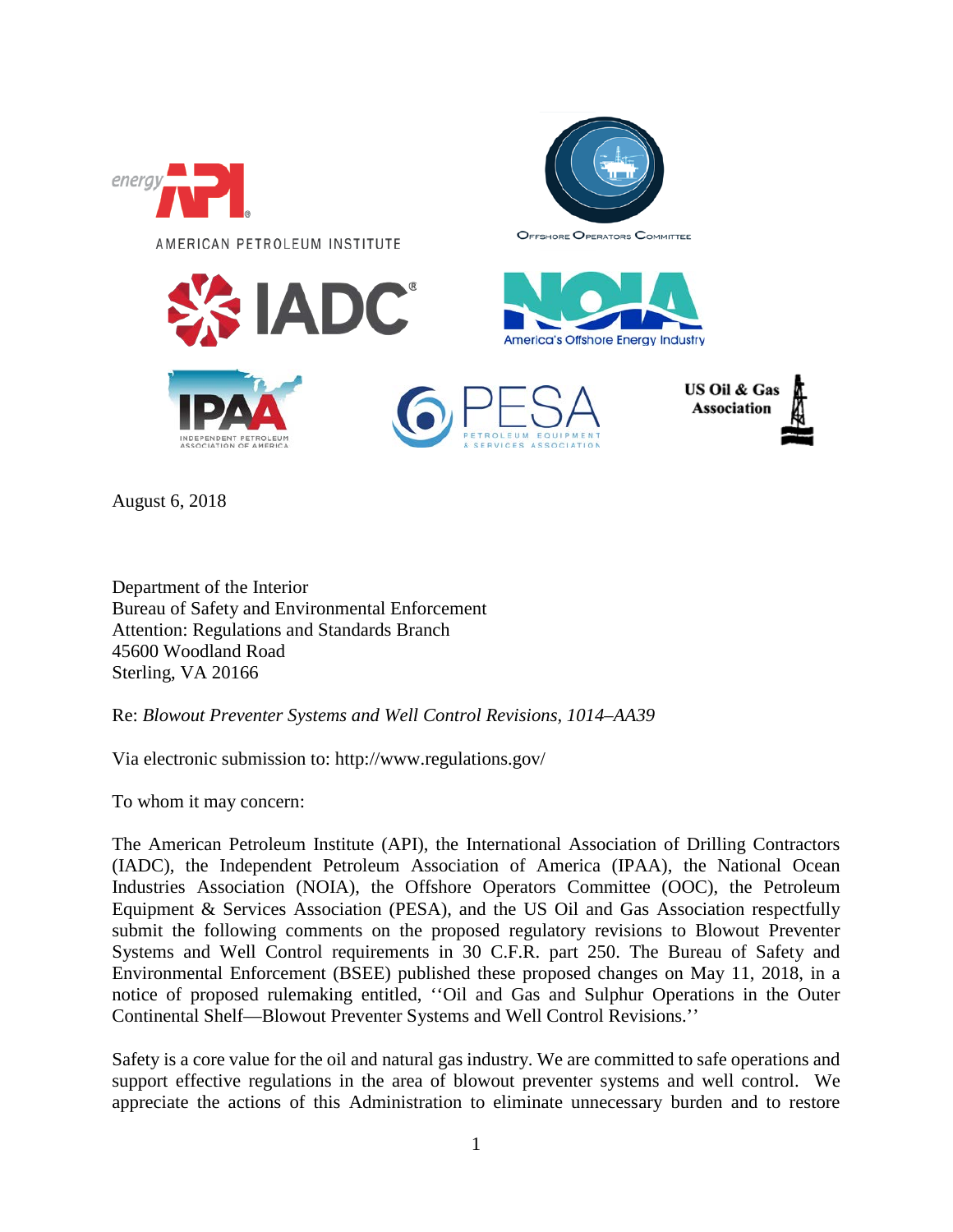certainty and predictability to the offshore permitting and regulatory regimes. In particular, we welcome the Administration's commitment to review the final Well Control Rule because some of its provisions actually made operating offshore less safe and therefore, a review of this final rule is warranted. These trade associations represent oil and natural gas producers who conduct the vast majority of the Outer Continental Shelf (OCS) oil and natural gas exploration and production activities in the United States as well as the companies supporting the drilling, equipment manufacturing, construction, and support services for the offshore oil and natural gas industry. Our collective commitment to safe operations motivates us to ensure that the regulations in place foster safe operations today and into the future.

While we are pleased to see the Administration and the Department of the Interior (DOI) continuing to make strides to put in place a lasting, domestically-focused energy policy that will help the U.S. "maintain the Nation's position as a global energy leader," the proposed rulemaking leaves additional opportunity on the table. For too long the U.S. has been hampered by the lack of a strong domestic oil and natural gas energy policy. The oil and natural gas industry is committed to developing and producing domestic energy resources for the benefit of all Americans and doing so in a safe and environmentally sound manner. The below context and the attached detailed response demonstrates areas for continued improvement to the safety and economic competitiveness of the OCS oil and natural gas industry.

Secretarial Order 3350, America-First Offshore Energy Strategy, which implements Executive Order 13795, is an important step forward that will help the offshore oil and natural gas industry regain the cost-effective regulatory framework that promotes the certainty and predictability necessary to make the massive capital investments required to bring the benefits from offshore energy projects to the U.S. economy. This will serve to further the Department's stated goal "to ensure that responsible OCS exploration and development is promoted and not unnecessarily delayed or inhibited."

Our comments are submitted without prejudice to any of our member companies' right to have or express different or opposing views. We have encouraged all of our members to submit comments on the proposal.

This letter highlights below some aspects of the proposed rule that would not advance safety and yet would have the greatest negative impact on the industry. In addition, BSEE has solicited, and we have provided, input on specific aspects of the proposed revisions; we also offer additional detailed revisions to the original rule in Attachment A.

## **Drilling Margins**

The 2016 Well Control Rule set a prescriptive drilling margin requirement of 0.5 ppg. Since that time, BSEE has recognized that it has approved operators' use of drilling margins that are less than the 0.5 ppg margin in instances where the prescriptive margin was not fit for purpose. In this proposal, BSEE specifically requests comment on whether this requirement should be eliminated or revised to alternative standards such as a performance-based, well type, or water depth model.

The current 0.5 ppg margin is arbitrary and does not ensure safety. The industry believes that replacing the current requirement with a performance-based standard under which an approved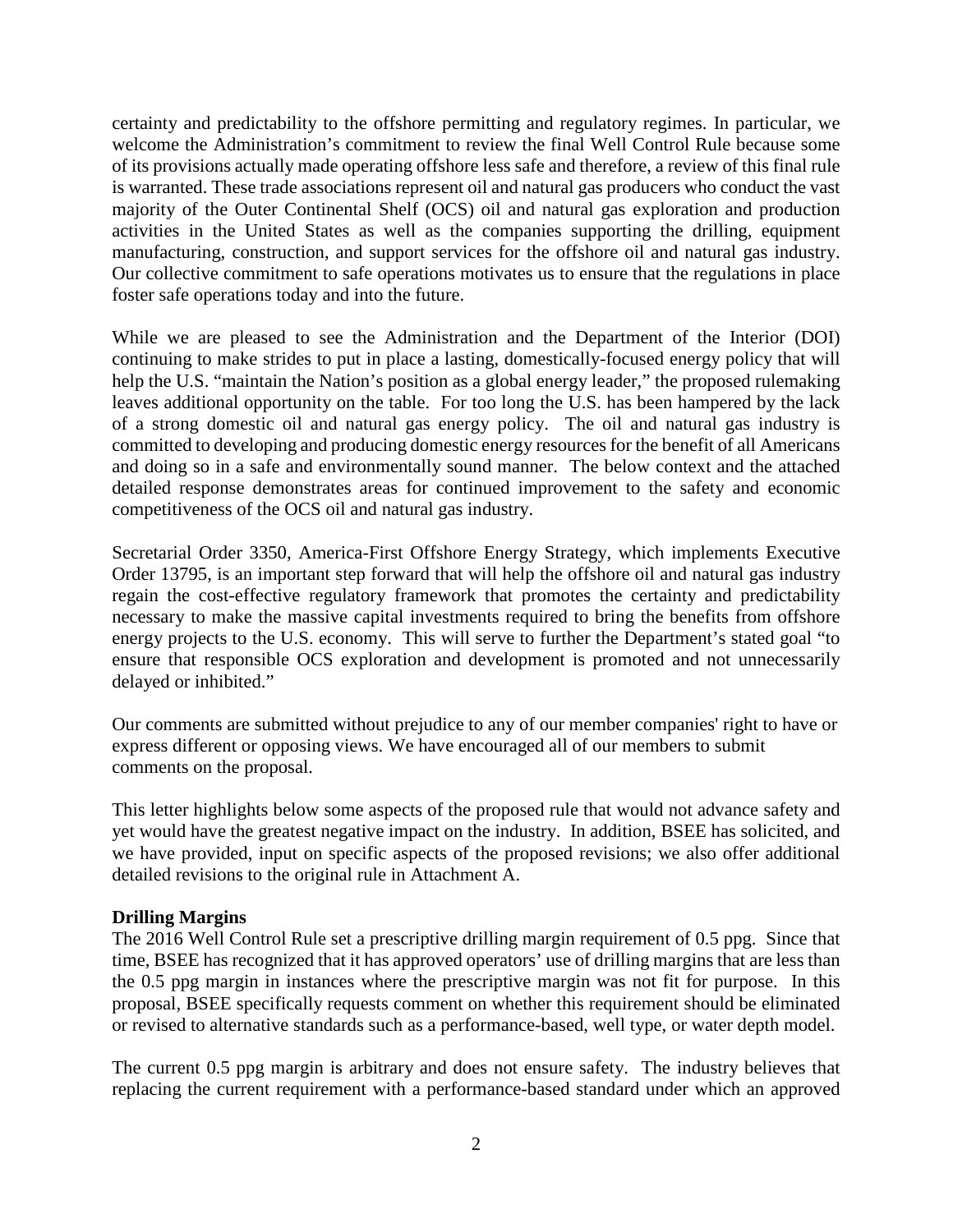safe drilling margin would be established on a case-by-case basis, based on data and analysis specific to a particular well, is a safe and better alternative. Such an alternative would provide a risk-based approach that ensures safety and provides investment certainty to the industry. Attachment A provides alternative language for drilling margin requirements and attendant supporting rationale for BSEE's consideration.

BSEE also requests comment on whether there are situations where, despite not being able to maintain the approved safe drilling margin, an operator's continued drilling with an alternative margin creates little risk. In instances where an operator encounters a lost circulation zone, that operator would need to remedy the situation to move forward. Particularly when the lost circulation zone is on bottom, drilling ahead to get through the lost circulation zone may be the safest option to restore the integrity of the well rather than suspending drilling operations altogether to remedy the situation. It is appropriate for operators to specify how they will remedy an anticipated loss of circulation on bottom in the well's DWOP or APD. If an operator experiences an unanticipated loss of circulation or a reduced drilling margin, the operator should provide notice and the operator's plan for remedying the issue to BSEE within a reasonable timeframe.

## **API Standard 53**

The incorporation of API Standard 53  $4<sup>th</sup>$  edition should also include Addendum 1 to Blowout Prevention Equipment Systems for Drilling Wells, Fourth Edition (July 2016). Industry is finalizing the 5th edition and once it is published, consideration for incorporation by reference should be taken to ensure the U.S. OCS is operating to the latest API standard for well control systems, allowing for continued safety improvements into the future, and is consistent with the remainder of operations around the world.

## **BOP Equipment & Testing**

Industry requests that BSEE align the proposed changes to the Well Control Rule with the 21 day testing interval outlined in API Standard 53 4th Edition (July 2016). This 21-day period has proven to provide assurance of a safe and reliable system without causing premature wear on the equipment. The existing 14-day regulation requirement results in an additional 53% of testing over a 12-month period with a corresponding increase in wear of seals and packers. Industry believes that the testing frequency of API Standard 53 4th Edition (July 2016) is the optimum requirement for worldwide operations. The 21-day testing period of API Standard 53 (July 2016) aligns with the global practice and capabilities of the existing technology installed and utilized in the GOM. If BSEE does not accept industry's proposal regarding a 21-day BOP testing interval, then we recommend BSEE engage in a pilot 21-day testing program to gather the data needed for assessing the difference in BOPE performance between 14 and 21-day testing intervals.

Industry and BSEE recognize that there are technologies that exist, or are in development, that can provide the operator, owner, and OEM with data regarding the equipment's performance. The combination of existing technologies, API Standard 53 failure reporting, and the potential use of emerging technologies may lead to product and process advances that further improve safety and reliability. As these technologies become more widely proven, Industry will continue to review the test frequency requirement within future revisions of API Standard 53.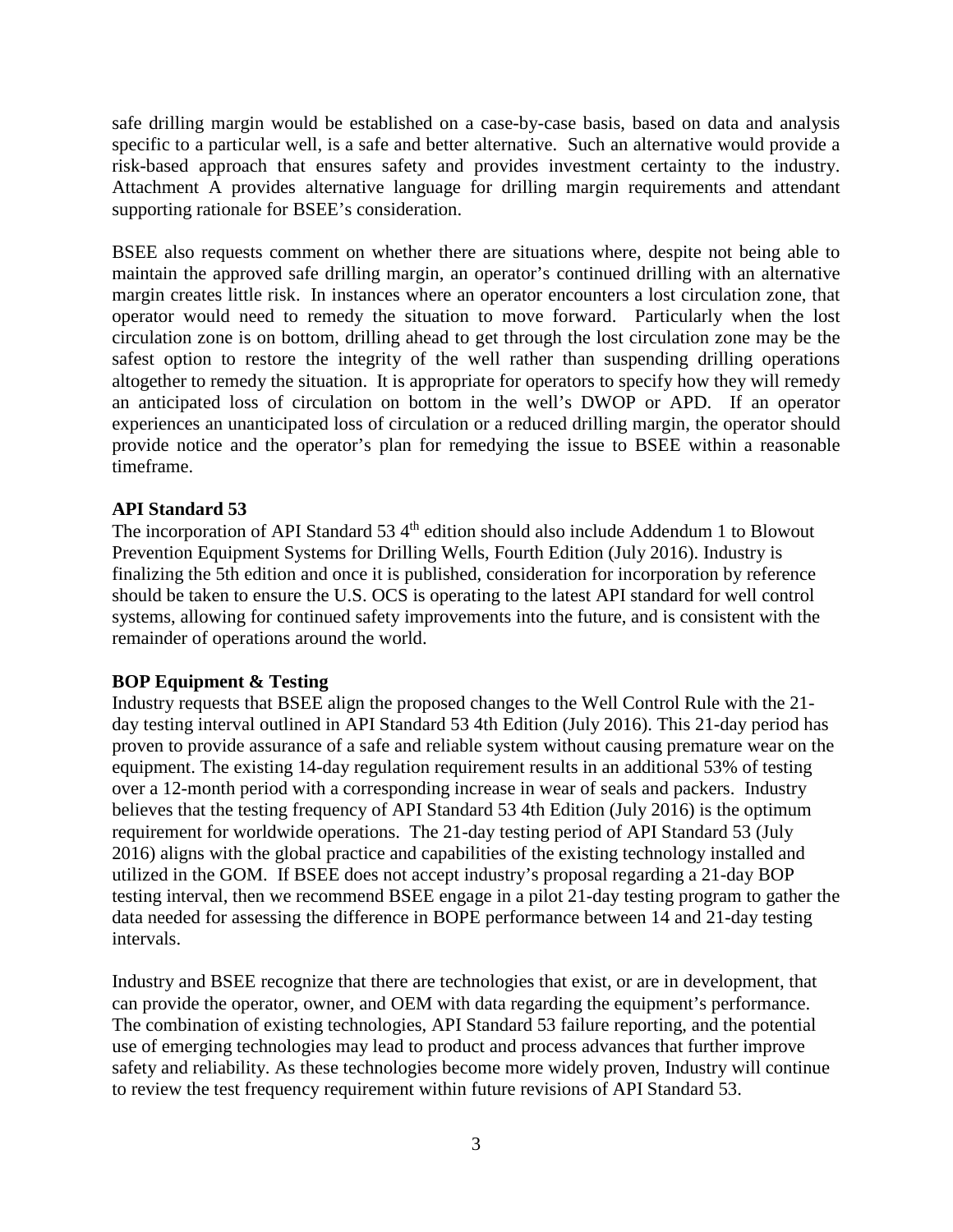## **Real Time Monitoring (RTM)**

Industry recommends that RTM be applied to operations using subsea BOPs and surface BOPs from a floating rig defined by API Standard 53, which is already incorporated by reference into the regulations. This would clarify the intent of the RTM system and provide a clear and complete framework for RTM requirements.

With respect to specific operations under RTM (workover, completions, etc.), the covered operations will be defined by each individual Operator's RTM plan, which takes into account the risk of the operation, the individual Operator's Safety and Environmental Management System framework, and alignment through the permitting activity for the specific operation. These types of operations are generally lower risk due to lower complexity, known bottom hole conditions, and in the case of decommissioning, non-flowing wells.

# **Containment**

Industry supports the proposed changes to 30 CFR 250.462, which would clarify the source control equipment requirements based on the operator's Regional Containment Demonstration (RCD) or Well Containment Plan (WCP). Similar to spill equipment (e.g. skimmers, sorbent boom, etc.), the majority of source control equipment has no other commercial purpose and is used solely for emergency containment operations, such as capping stacks, top hats and subsea dispersant wands. This unique containment equipment is maintained by specialty companies, is readily available for inspection at any time, and is maintained and stored for immediate use if an event occurs. Other equipment listed for source control that has broad commercial purpose, such as Remotely Operated Vehicles and vessels are readily available and frequently inspected and maintained for safe and efficient normal operations.

## **Economic Analysis**

API contracted Calash and Blade Energy Partners to perform an independent economic impact analysis of the proposed revisions "Oil and Gas and Sulphur Operations in the Outer Continental Shelf—Blowout Preventer Systems and Well Control Revisions." The report supports BSEE's assertion that the proposed rule increases the competitiveness of America's offshore energy industry. Consistent with the Executive and Secretarial Orders, undue burden has been removed. The report further demonstrates that, without further revision as proposed in Attachment A, an increase in inappropriately restrictive enforcement of the rules still poses a significant financial threat to the industry without a measurable safety benefit. Specifically, the prescriptive drilling margin could be used to limit future offshore development.

We look forward to continued engagement with BSEE on these important regulatory requirements to assure that the energy that is fundamental to our society and its economic prosperity can be developed and delivered safely. It is important that safety regulations indeed enhance safety, rather than hinder it.